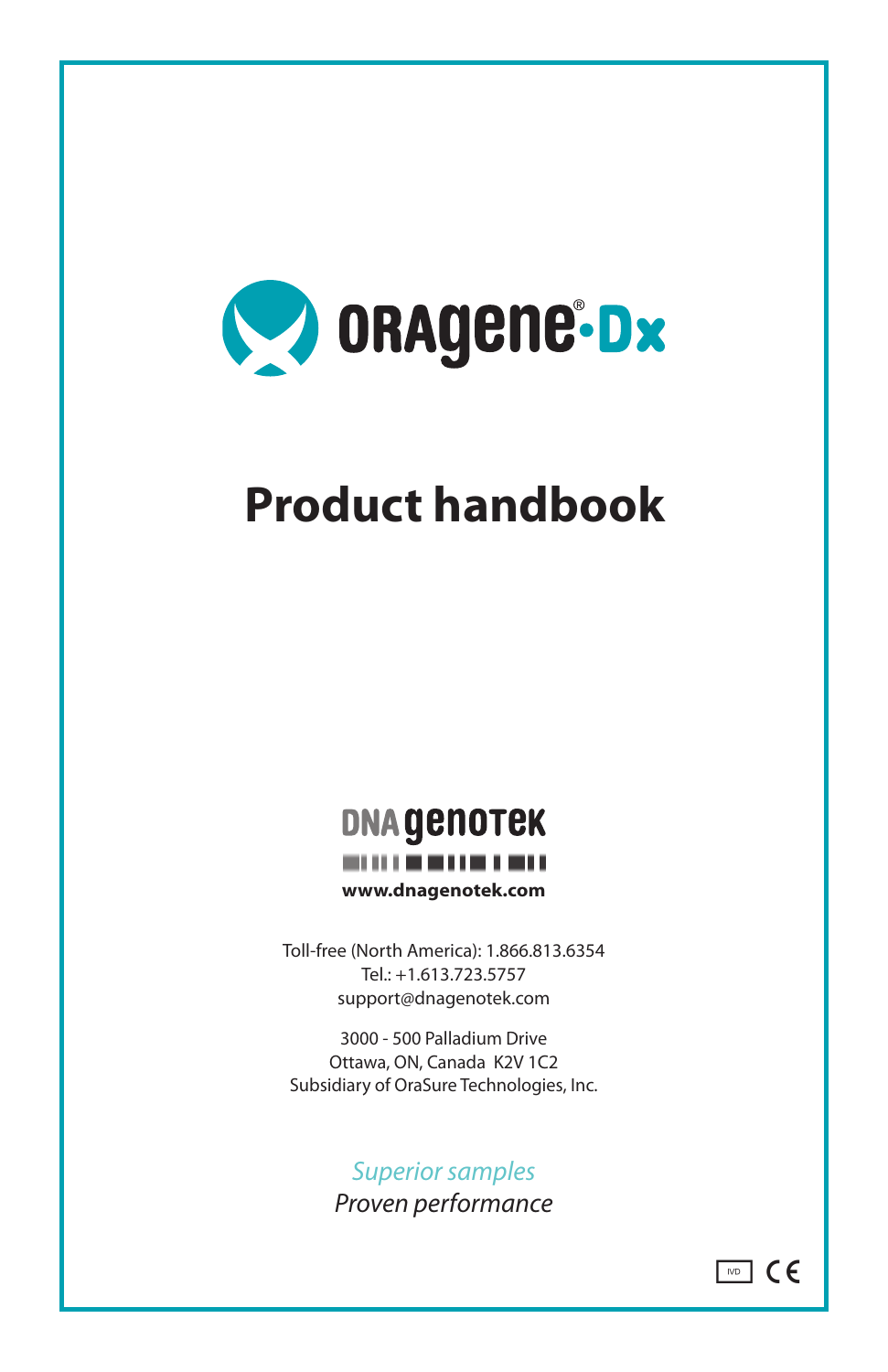## **Table of contents**

| Microbial content of samples stored at room temperature for 12 months. 13 |
|---------------------------------------------------------------------------|
|                                                                           |
|                                                                           |
|                                                                           |

## **Intended use**

Oragene®•Dx is intended for use in the non-invasive collection of saliva samples for in vitro diagnostic testing of human DNA. Saliva may be collected by spitting directly into the Oragene®•Dx container or may be transferred into the Oragene®•Dx container using a sponge. Saliva samples may be collected by a healthcare professional or non-healthcare professional, such as a lay user. Saliva samples collected using Oragene®•Dx are stabilized and isolated for use in downstream diagnostic testing applications. Saliva samples collected using Oragene®•Dx can be transported and/or stored long term at ambient conditions.

## **Summary and explanation of use**

Use Oragene•Dx for reliable collection, stabilization, transportation and long-term room temperature storage of human DNA from saliva.

#### **Features**

- Non-invasive, reliable self-collection or assisted collection of DNA from saliva
- Samples remain stable at room temperature for one year, reducing transportation and storage costs
- Samples can be exposed to temperatures from -20°C to 50°C during collection and transport
- Increase efficiency and minimize sample handling with a compatible tube format for high throughput processing
- Samples can be mailed using a postal system
- Oragene•Dx is an FDA cleared device intended for In Vitro Diagnostic Use

#### **Materials**

There are several formats in the Oragene•Dx family. The following chart summarizes the kit components. Each non-reusable Oragene•Dx kit includes the following:

| Format              | <b>Stabilizing</b><br>liquid volume | <b>Tube</b>  | Funnel lid** | <b>Small cap</b> | Collection<br>sponge | <b>Instructions</b><br>for use |
|---------------------|-------------------------------------|--------------|--------------|------------------|----------------------|--------------------------------|
| OGD-500/<br>OGD-600 | 2 mL                                | $\checkmark$ |              | $\checkmark$     |                      |                                |
| OGD-510/<br>OGD-610 | 1 mL                                | $\checkmark$ | $\checkmark$ | $\checkmark$     |                      |                                |
| OGD-575/<br>OGD-675 | $0.75$ mL                           | ✓            | $\checkmark$ | $\checkmark$     |                      |                                |

\*\* Lid contains stabilizing liquid.

|--|

Emergo Europe Prinsessegracht 20, 2514 AP The Hague, The Netherlands

Australian Sponsor: Emergo Australia, Level 20, Tower II, Darling Park, 201 Sussex Street, Sydney, NSW 2000 Australia

© 2020 DNA Genotek Inc., a subsidiary of OraSure Technologies, Inc., all rights reserved.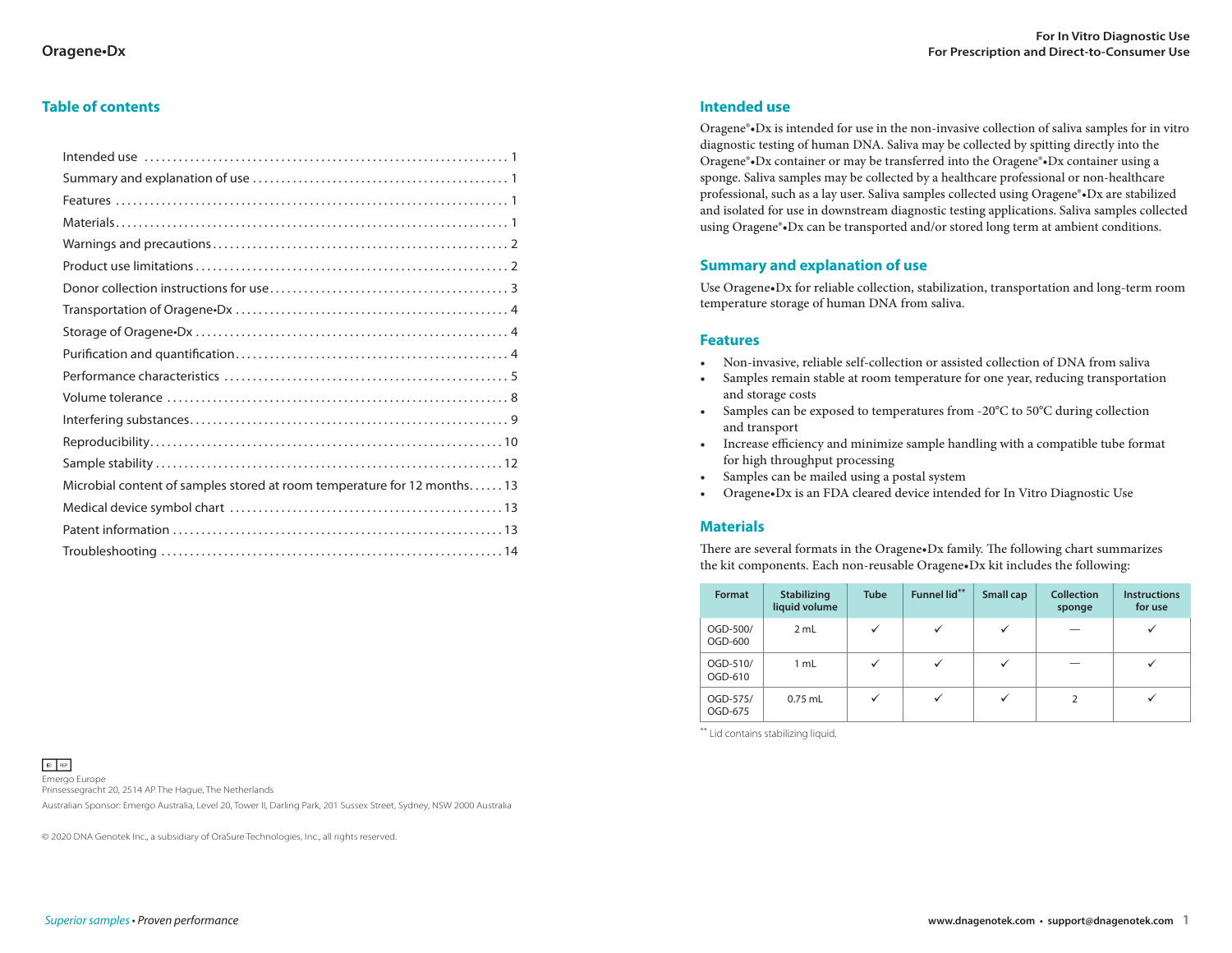## **Warnings and precautions**

- $1.$  W<sup>D</sup> In Vitro Diagnostic Medical Device.
- 2. For In Vitro Diagnostic Use.
- 3. For Prescription and Direct-to-Consumer Use.
- 4. Do NOT use if packaging is damaged or seal in the funnel lid is broken or leaking. Discard unused, damaged or leaking kits in accordance with appropriate regulations.
- 5. Do NOT use Oragene•Dx beyond the "collect saliva by" date indicated on the tube.
- 6. Only use the components and accessories provided with the kit.
- 7. Collection precautions:
	- a. Do NOT eat, drink, smoke or chew gum for 30 minutes before sample collection.
	- b. Do NOT remove plastic film from the funnel lid.
	- c. Wash with water if stabilizing liquid comes in contact with eyes or skin.
	- d. Do NOT ingest stabilizing liquid.
- 8. DNA concentration and yield may be affected if sample is collected after eating or chewing gum. To optimize performance ensure the donor follows the instructions for use.
- 9. Choking hazard:
	- a. Small cap in collection kit.
	- b. Plastic bag containing sponges (OGD-575/OGD-675 only).
- 10. For supervised collections:
	- a. Do NOT leave donor unattended.
	- b. Do NOT allow donor to handle the sponge, small cap or packaging.
	- c. Caution should be used when inserting sponge into donor's mouth.
- 11. Genomic DNA isolated from oral samples collected using Oragene•Dx will contain a small amount of bacterial DNA (see page 13).
- 12. Decontaminate and dispose of all specimens, reagents, and other potentially contaminated materials in accordance with local, state, and federal regulations.
- 13. This product requires the handling of human saliva specimens.
- 14. Material Safety Data Sheet (MSDS) is available at: www.dnagenotek.com.

## **Product use limitations**

**2** *Superior samples • Proven performance*

- 1. Oragene•Dx is intended for collection and stabilization of human DNA from saliva, it is NOT intended for the collection and stabilization of RNA, protein or hormones.
- 2. Oragene•Dx has only been validated for use with germline testing.

## **Donor collection instructions for use**

| <b>Product number</b> | Donor collection instructions for use<br>document number |
|-----------------------|----------------------------------------------------------|
| OGD-500/OGD-510       | PD-PR-00151                                              |
| OGD-600/OGD-610       | PD-PR-00502                                              |
| OGD-575               | PD-PR-00152                                              |
| OGD-675               | PD-PR-00503                                              |

## *OGD-500/OGD-600 OGD-510/OGD-610*†













*OGD-575/OGD-675*†

V-notch

Fill line

† For detailed instructions refer to the full instructions for use, as referenced in the table above. Available at www.dnagenotek.com.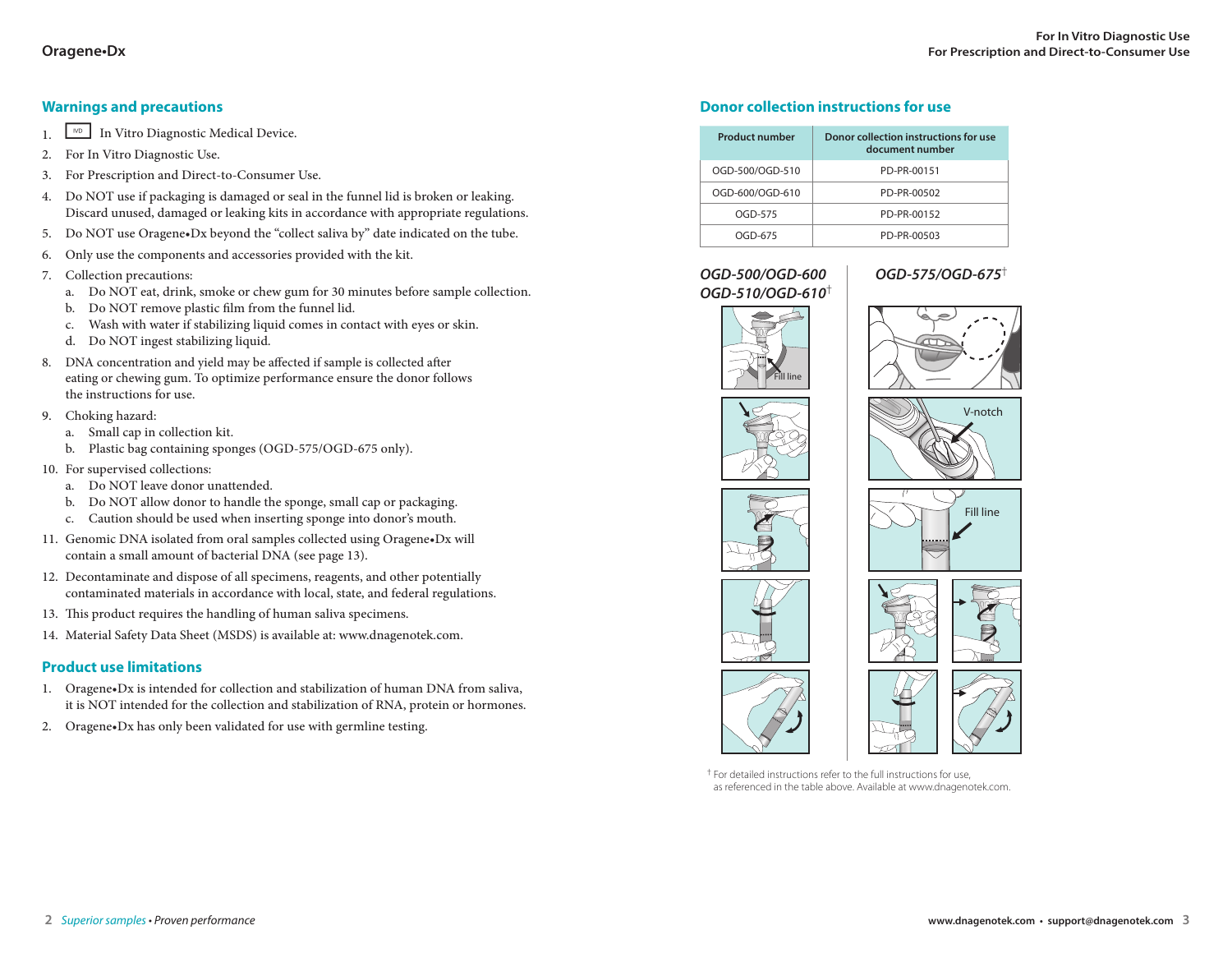## **Transportation of Oragene•Dx**

## *Pre-collection*

Oragene•Dx kits can be transported at temperatures ranging from -20°C to 50°C.

## *Post-collection*

Oragene•Dx/saliva samples can be transported at temperatures ranging from -20°C to 50°C.

For domestic or international shipments, specimens should be packaged and labelled in compliance with applicable state, federal, and international regulations covering the transport of clinical, diagnostic, or biological specimens.

## **Storage of Oragene•Dx**

#### *Pre-collection*

Store Oragene•Dx kits at room temperature for up to 30 months.

## *Post-collection*

Store Oragene•Dx/saliva samples at room temperature for up to 12 months (OGD-500/OGD-600, OGD-510/OGD-610 and OGD-575/OGD-675).

To achieve optimal sample preservation kits must be closed tightly and stabilization liquid must be fully released from the funnel lid.

## **Purification and quantification**

Oragene•Dx performance has been established using the following protocols:

- 1. Performance characteristics for the Oragene•Dx kits were established using DNA Genotek's manual purification protocol.
- 2. OGD-500/OGD-600, OGD-510/OGD-610 and OGD-575/OGD-675: *Manual purification protocol for 0.5 mL Oragene•Dx/saliva sample* (DNA Genotek).
- 3. We recommend quantifying DNA using fluorescent dyes specific for double stranded DNA (PicoGreen® or SYBR® Green I).

Purification protocols are available at www.dnagenotek.com.

## **Performance characteristics (representative data)**

The following data are representative of Oragene•Dx performance and were generated using the purification and extraction methods described in purification and quantification section on page 4.

The results obtained during studies of product performance support the following claims.

## *Oragene•Dx device performance and format comparison*

Data from a total of 450 samples from 245 unique donors is used in support of the performance characteristics for OGD-500/OGD-600. A subset of 43 donors is used in support of the performance characteristics for OGD-575/OGD-675. Data from 45 donors is used in support of the performance characteristics for OGD-510/OGD-610.

#### **OGD-500/OGD-600**





**Summary for DNA concentration**

**Summary for A260/A280 ratio**





#### **OGD-500/OGD-600 summary**

|                | Yield $(\mu q)$ | Concentration $(ng/µL)$ | $A_{260}/A_{280}$ ratio |
|----------------|-----------------|-------------------------|-------------------------|
| $Mean + SD$    | $58.5 + 47.0$   | $68.1 + 55.3$           | $1.7 \pm 0.1$           |
| Median         | 48.4            | 55.3                    | 1.7                     |
| 95% of samples | $\geq 13.1$     | $\geq 16.0$             | $1.5 - 1.9$             |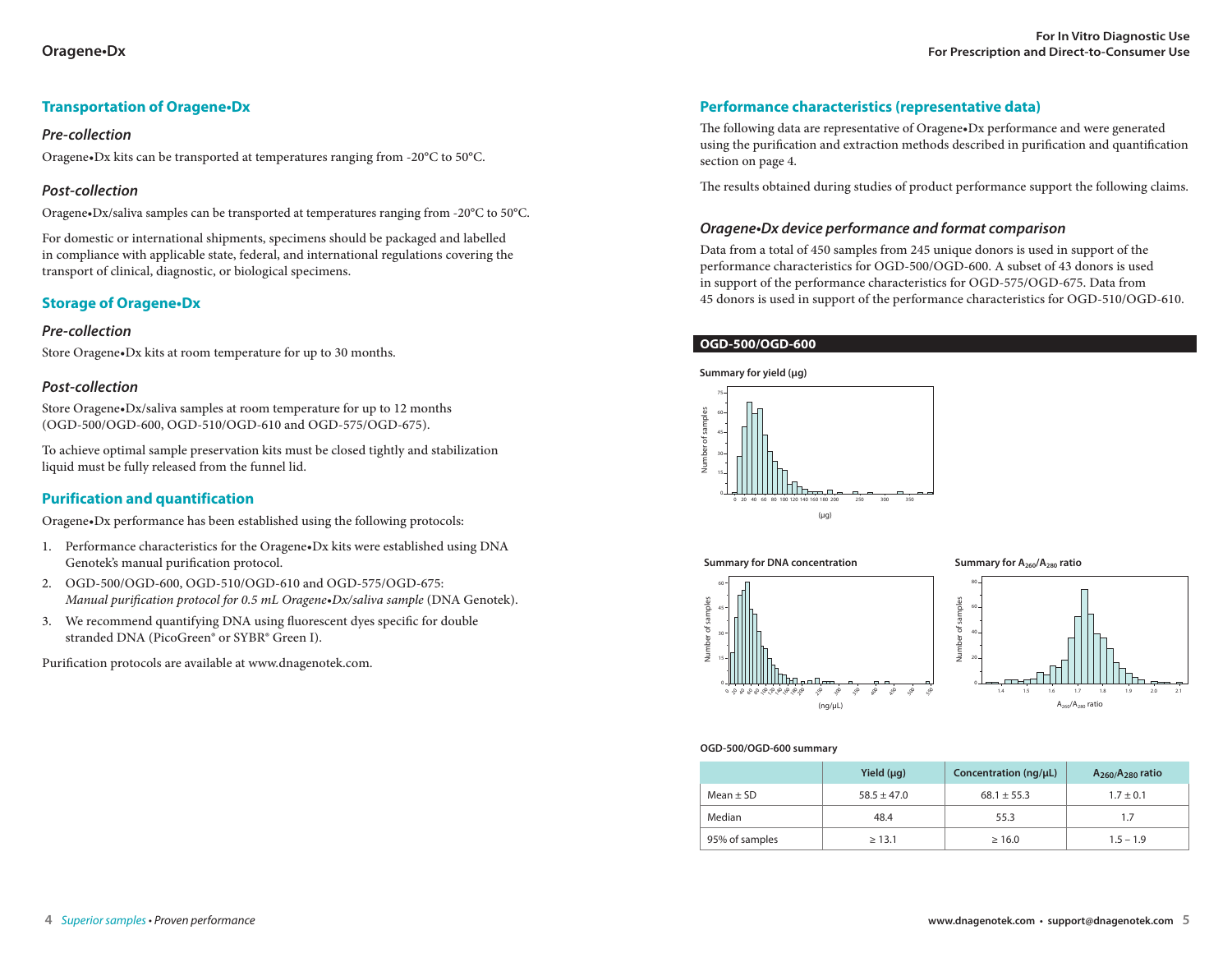## **Oragene•Dx**

## **OGD-510/OGD-610**



#### **Summary for DNA concentration**



#### **OGD-510/OGD-610 summary**

|                | Yield $(\mu g)$ | Concentration (ng/µL) | $A_{260}/A_{280}$ ratio |
|----------------|-----------------|-----------------------|-------------------------|
| $Mean + SD$    | $36.0 + 41.1$   | $76.3 + 78.0$         | $1.7 \pm 0.1$           |
| Median         | 27.0            | 52.1                  | 1.7                     |
| 90% of samples | $\geq 6.9$      | >17.1                 | $\geq$ 1.6              |

Summary for A<sub>260</sub>/A<sub>280</sub> ratio

**Tall** 

## **OGD-575/OGD-675**







#### **OGD-575/OGD-675 summary**

|                | Yield $(\mu g)$ | Concentration (ng/µL) | $A_{260}/A_{280}$ ratio |
|----------------|-----------------|-----------------------|-------------------------|
| $Mean \pm SD$  | $13.5 \pm 8.8$  | $41.1 \pm 24.6$       | $1.7 \pm 0.1$           |
| Median         | 11.0            | 33.2                  | 1.7                     |
| 95% of samples | > 3.8           | >11.2                 | $1.6 - 1.9$             |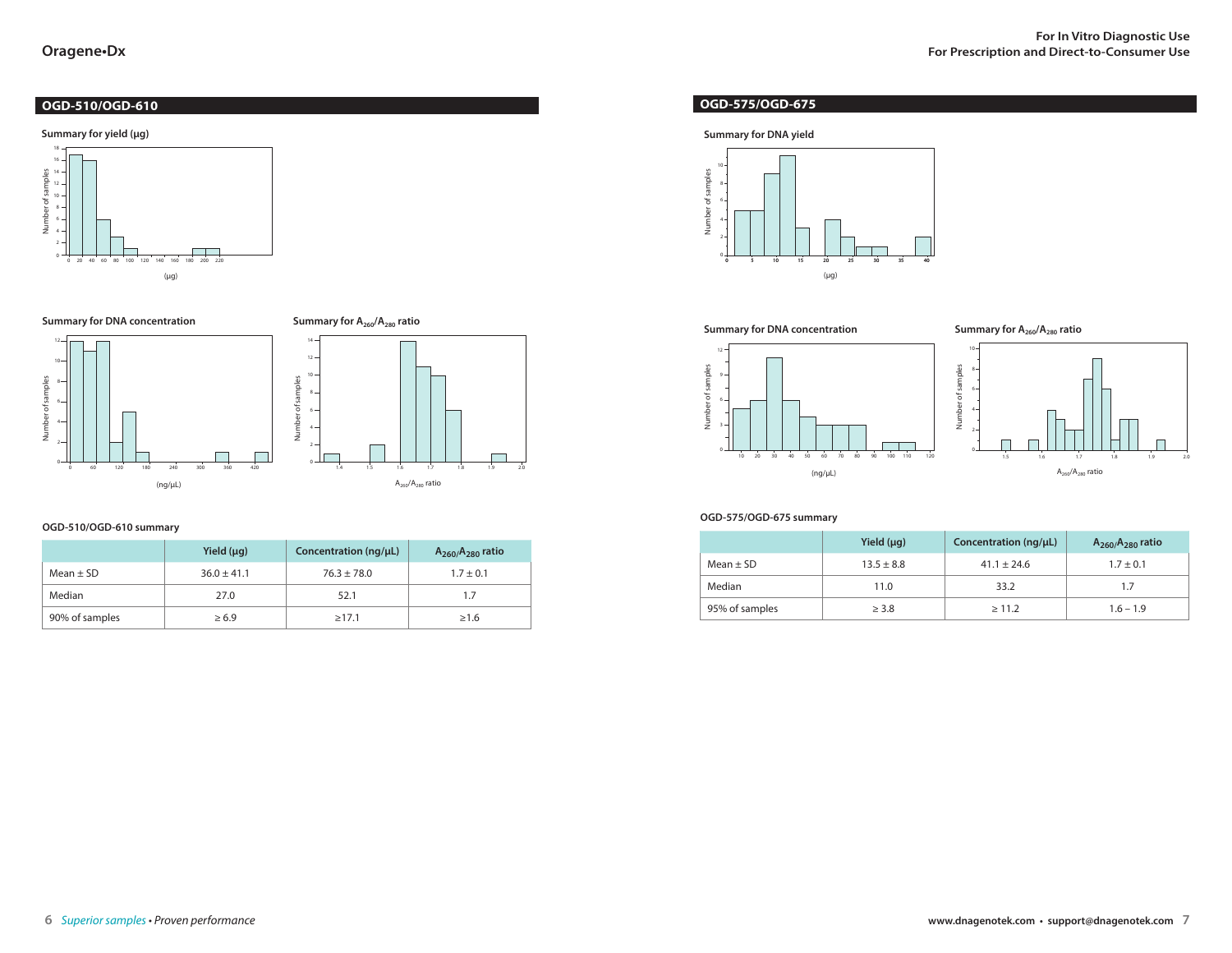| Format              | <b>SNP</b> | <b>Samples</b><br>tested | Correct<br>calls | <b>Incorrect</b><br>calls | <b>No-calls</b> | % Correct<br>calls |
|---------------------|------------|--------------------------|------------------|---------------------------|-----------------|--------------------|
|                     | $2C9*2$    | 45                       | 45               | $\mathbf 0$               | $\mathbf 0$     | 100%               |
| OGD-500/<br>OGD-600 | $2C9*3$    | 45                       | 45               | $\mathbf 0$               | $\mathbf 0$     | 100%               |
|                     | VKORC1     | 45                       | 45               | $\mathbf 0$               | $\mathbf 0$     | 100%               |
|                     | $2C9*2$    | 45                       | 45               | $\mathbf 0$               | $\mathbf 0$     | 100%               |
| OGD-510/<br>OGD-610 | $2C9*3$    | 45                       | 45               | $\Omega$                  | $\mathbf 0$     | 100%               |
|                     | VKORC1     | 45                       | 45               | $\Omega$                  | $\mathbf 0$     | 100%               |
|                     | $2C9*2$    | 43                       | 40               | $\mathbf 0$               | $3^+$           | 93.0%              |
| OGD-575/<br>OGD-675 | $2C9*3$    | 43                       | 40               | $\mathbf 0$               | $3^+$           | 93.0%              |
|                     | VKORC1     | 43                       | 40               | $\mathbf 0$               | $3^+$           | 93.0%              |
| After re-test       |            |                          |                  |                           |                 |                    |
|                     | 2C9*2      | 43                       | 43               | $\mathbf 0$               | $\mathbf 0$     | 100%               |
| OGD-575/<br>OGD-675 | $2C9*3$    | 43                       | 43               | $\mathbf 0$               | $\mathbf 0$     | 100%               |
|                     | VKORC1     | 43                       | 43               | $\mathbf 0$               | $\mathbf 0$     | 100%               |

**Summary of eSensor® Warfarin Sensitivity Saliva Test results for Oragene•Dx format comparison**

† First-pass no-call results were due to eSensor® control failures.

#### **Volume tolerance**

A total of 240 samples were collected using OGD-500/OGD-600 with modified fill lines in order to simulate both under and over spitting. Collected samples ranged from as low as 0.58 mL of saliva to as much as 3.64 mL of saliva with a median collection volume of 2.00 mL.

#### **Collected saliva volume**



As expected the DNA yield was dependent on collected volume and neither the A260/A280 ratio or performance was affected by over or under spitting. All samples contained sufficient DNA with sufficient quality to be used on the eSensor® Warfarin Sensitivity Saliva Test. All 240 samples gave a correct call after re-testing.

#### **Summary of eSensor® Warfarin Sensitivity Saliva Test results after re-testing for sample volume tolerance study**

| Range of collected saliva<br>volume (mL) | <b>Samples</b><br>tested | Correct<br>calls | Incorrect<br>calls | $No$ -calls <sup>†</sup> | % Correct<br>calls |
|------------------------------------------|--------------------------|------------------|--------------------|--------------------------|--------------------|
| $0.58 - 3.64$                            | 240                      | 240              |                    |                          | 100%               |

† One first-pass no-call which was resolved upon re-testing.

## **Interfering substances**

Both endogenous and exogenous potentially interfering substances were added separately to OGD-500/OGD-600/saliva samples from donors with known genotypes. Addition of tested substances had no effect as demonstrated through testing on the eSensor® Warfarin Sensitivity Saliva Test. All samples gave a correct call on the first-pass.

**Summary of eSensor® Warfarin Sensitivity Saliva Test results for interfering substances**

| <b>Endogenous substance</b> | <b>Samples</b><br>tested | Correct<br>calls | Incorrect<br>calls | No-calls    | % Correct<br>calls |
|-----------------------------|--------------------------|------------------|--------------------|-------------|--------------------|
| Control                     | 30                       | 30               | $\Omega$           | $\mathbf 0$ | 100%               |
| Amylase                     | 30                       | 30               | $\mathbf 0$        | $\mathbf 0$ | 100%               |
| Hemoglobin                  | 30                       | 30               | $\mathbf 0$        | $\mathbf 0$ | 100%               |
| lgA                         | 30                       | 30               | $\Omega$           | $\Omega$    | 100%               |
| Total protein               | 30                       | 30               | $\Omega$           | 0           | 100%               |

| <b>Exogenous</b><br>substances | <b>Collection time-point</b><br>post activity | <b>Samples</b><br>tested | Correct<br>calls | <b>Incorrect</b><br>calls | No-calls | % Correct<br>calls |
|--------------------------------|-----------------------------------------------|--------------------------|------------------|---------------------------|----------|--------------------|
| Eating                         | 30 minutes                                    | 15                       | 15               | $\Omega$                  | $\Omega$ | 100%               |
| Drinking                       | 30 minutes                                    | 15                       | 15               | $\Omega$                  | $\Omega$ | 100%               |
| Chewing gum                    | 30 minutes                                    | 15                       | 15               | 0                         | $\Omega$ | 100%               |
| Mouthwash                      | 30 minutes                                    | 15                       | 15               | $\Omega$                  | 0        | 100%               |
| Smoking                        | 30 minutes                                    | 15                       | 15               | $\Omega$                  | $\Omega$ | 100%               |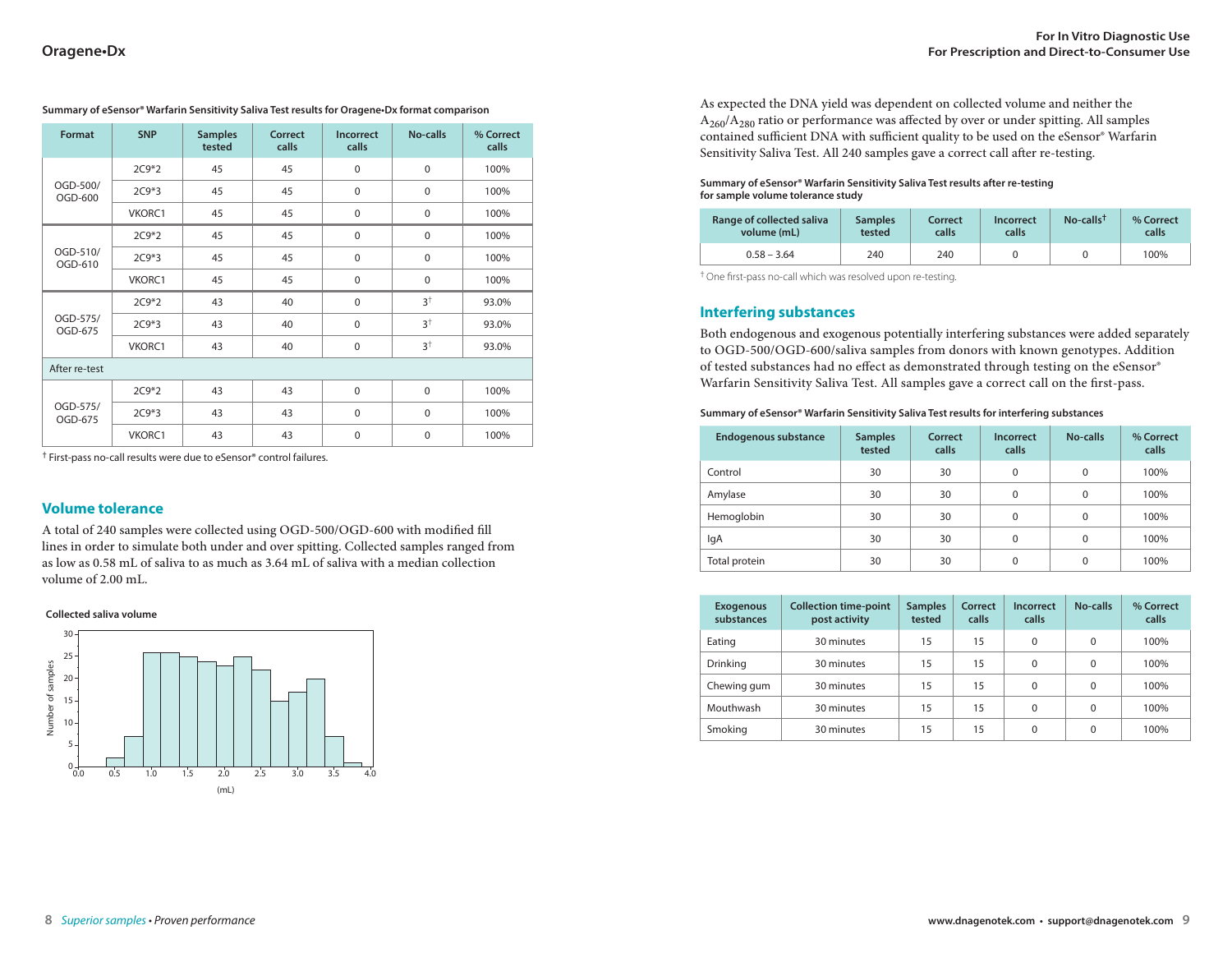## **Reproducibility**

The device reproducibility study was conducted at three sites. Three samples (collected using three lots of OGD-500/OGD-600) from each of ten donors, covering all possible genotypes for three alleles for the eSensor® Warfarin Sensitivity Saliva Test, were tested in triplicate by four different operators at three different sites. Each operator extracted DNA from each sample using the same alcohol precipitation method, followed by determination of DNA concentration and  $A_{260}/A_{280}$  ratio for all samples by an independent operator at one of the sites. Four operators at three sites tested the extracted DNA samples on the eSensor® Warfarin Sensitivity Saliva Test.

The following table summarizes the DNA concentration, yield and  $A_{260}/A_{280}$  ratio results obtained by four operators at three sites.

| Summary of device reproducibility DNA concentration, yield and A <sub>260</sub> /A <sub>280</sub> results |  |
|-----------------------------------------------------------------------------------------------------------|--|
|-----------------------------------------------------------------------------------------------------------|--|

|                   |                | <b>Operator 1</b>    | <b>Operator 2</b>    | <b>Operator 3</b>    | Operator 4           | Combined             |
|-------------------|----------------|----------------------|----------------------|----------------------|----------------------|----------------------|
|                   | Samples tested | 87 <sup>†</sup>      | 87 <sup>†</sup>      | 90                   | 90                   | 354                  |
|                   | Mean $\pm$ SD  | 74.89 $\pm$<br>68.00 | $76.68 \pm$<br>61.76 | 69.59 $\pm$<br>57.24 | $77.40 \pm$<br>68.36 | $74.62 \pm$<br>63.79 |
| Yield (µg)        | Median         | 57.31                | 66.32                | 60.95                | 57.62                | 60.39                |
|                   | 95% of samples | $\geq$ 23.23         | $\geq 26.56$         | $\geq 18.13$         | $\geq 26.02$         | $\geq$ 23.47         |
| Concentration     | $Mean \pm SD$  | $86.76 +$<br>84.43   | $87.84 +$<br>70.76   | $80.21 +$<br>67.78   | $90.20 +$<br>86.69   | $86.24 \pm$<br>77.61 |
| $(nq/\mu L)$      | Median         | 63.83                | 74.43                | 68.82                | 66.20                | 68.58                |
|                   | 95% of samples | $\geq$ 25.87         | $\geq$ 29.58         | $\geq 20.42$         | $\geq 28.98$         | $\geq$ 26.74         |
| $A_{260}/A_{280}$ | Mean $\pm$ SD  | $1.9 \pm 0.1$        | $1.8 \pm 0.1$        | $1.9 \pm 0.1$        | $1.8 \pm 0.1$        | $1.9 \pm 0.1$        |
|                   | Median         | 1.9                  | 1.8                  | 1.9                  | 1.8                  | 1.9                  |
|                   | 95% of samples | $1.6 - 2.3$          | $1.6 - 2.1$          | $1.7 - 2.0$          | $1.5 - 2.0$          | $1.6 - 2.2$          |

† One sample [3 aliquots] from a donor was excluded due to failure to meet incoming study screening criteria.

Genotyping data was evaluated after first-pass results and after re-testing. Following re-testing and investigation, all samples gave 100% correct calls when compared with bi-directional sequencing. There were five first-pass no calls and one incorrect call which was determined to be due to operator error. The table on the following page summarizes the percent agreement between genotyping results and bi-directional sequencing obtained by four operators at three sites.

**Summary of eSensor® Warfarin Sensitivity Saliva Test results for device reproducibility study stratified by site and operator**

| <b>First-pass</b> |             |             |                          |                         |                           |                                              |                    |
|-------------------|-------------|-------------|--------------------------|-------------------------|---------------------------|----------------------------------------------|--------------------|
| <b>Site</b>       | Operator    | <b>SNP</b>  | <b>Samples</b><br>tested | <b>Correct</b><br>calls | <b>Incorrect</b><br>calls | $No$ -calls <sup><math>\ddagger</math></sup> | % Correct<br>calls |
|                   |             | $2C9*2$     | 87                       | 86                      | $\mathbf 0$               | 1                                            | 98.9%              |
|                   | Operator 1  | $2C9*3$     | 87                       | 86                      | $\Omega$                  | 1                                            | 98.9%              |
| Site 1            |             | <b>VKOR</b> | 87                       | 86                      | $\mathbf 0$               | 1                                            | 98.9%              |
|                   |             | $2C9*2$     | 87                       | 86                      | $\mathbf 0$               | 1                                            | 98.9%              |
|                   | Operator 2  | $2C9*3$     | 87                       | 86                      | $\mathbf 0$               | 1                                            | 98.9%              |
|                   |             | <b>VKOR</b> | 87                       | 86                      | $\mathbf 0$               | 1                                            | 98.9%              |
|                   |             | $2C9*2$     | 90                       | 87                      | 1 <sup>†</sup>            | $\overline{2}$                               | 96.7%              |
| Site 2            | Operator 3  | $2C9*3$     | 90                       | 88                      | $\mathbf 0$               | $\overline{2}$                               | 97.8%              |
|                   |             | <b>VKOR</b> | 90                       | 87                      | $1^{\dagger}$             | $\overline{2}$                               | 96.7%              |
|                   |             | $2C9*2$     | 90                       | 43                      | $\mathbf 0$               | 47                                           | 47.8%              |
| Site 3            | Operator 4  | $2C9*3$     | 90                       | 43                      | $\mathbf 0$               | 47                                           | 47.8%              |
|                   | <b>VKOR</b> | 90          | 43                       | $\Omega$                | 47                        | 47.8%                                        |                    |

| ------, ------ ---- -----, -- |             |             |                          |                         |                           |                 |                    |
|-------------------------------|-------------|-------------|--------------------------|-------------------------|---------------------------|-----------------|--------------------|
|                               | Operator    | <b>SNP</b>  | <b>Samples</b><br>tested | <b>Correct</b><br>calls | <b>Incorrect</b><br>calls | <b>No-calls</b> | % Correct<br>calls |
|                               |             | $2C9*2$     | 87                       | 87                      | $\mathbf 0$               | $\mathbf 0$     | 100%               |
|                               | Operator 1  | $2C9*3$     | 87                       | 87                      | $\mathbf 0$               | $\mathbf 0$     | 100%               |
|                               |             | <b>VKOR</b> | 87                       | 87                      | $\mathbf 0$               | $\mathbf 0$     | 100%               |
| Site 1                        |             | $2C9*2$     | 87                       | 87                      | $\mathbf 0$               | $\mathbf 0$     | 100%               |
|                               | Operator 2  | $2C9*3$     | 87                       | 87                      | $\mathbf 0$               | $\mathbf 0$     | 100%               |
|                               |             | <b>VKOR</b> | 87                       | 87                      | $\mathbf 0$               | $\mathbf 0$     | 100%               |
|                               |             | $2C9*2$     | 90                       | 90                      | $\mathbf 0$               | $\mathbf 0$     | 100%               |
| Site 2                        | Operator 3  | $2C9*3$     | 90                       | 90                      | $\mathbf 0$               | $\mathbf 0$     | 100%               |
|                               |             | <b>VKOR</b> | 90                       | 90                      | $\mathbf 0$               | $\mathbf 0$     | 100%               |
|                               |             | $2C9*2$     | 90                       | 90                      | $\mathbf 0$               | $\mathbf 0$     | 100%               |
| Site 3<br>Operator 4          | $2C9*3$     | 90          | 90                       | $\mathbf 0$             | $\mathbf 0$               | 100%            |                    |
|                               | <b>VKOR</b> | 90          | 90                       | $\mathbf 0$             | $\mathbf 0$               | 100%            |                    |

† Incorrect call due to operator error resolved upon investigation.

**After re-testing and investigation**

‡ 46 first-run no-calls were due to two runs (23 samples per run) invalidated due to DNA Contamination Monitor (DCM) failures. The other five first-pass no calls were low signal for the 2C9\*2 allele (three), positive control failure (one) and contradictory score at the 2C9\*3 allele (one).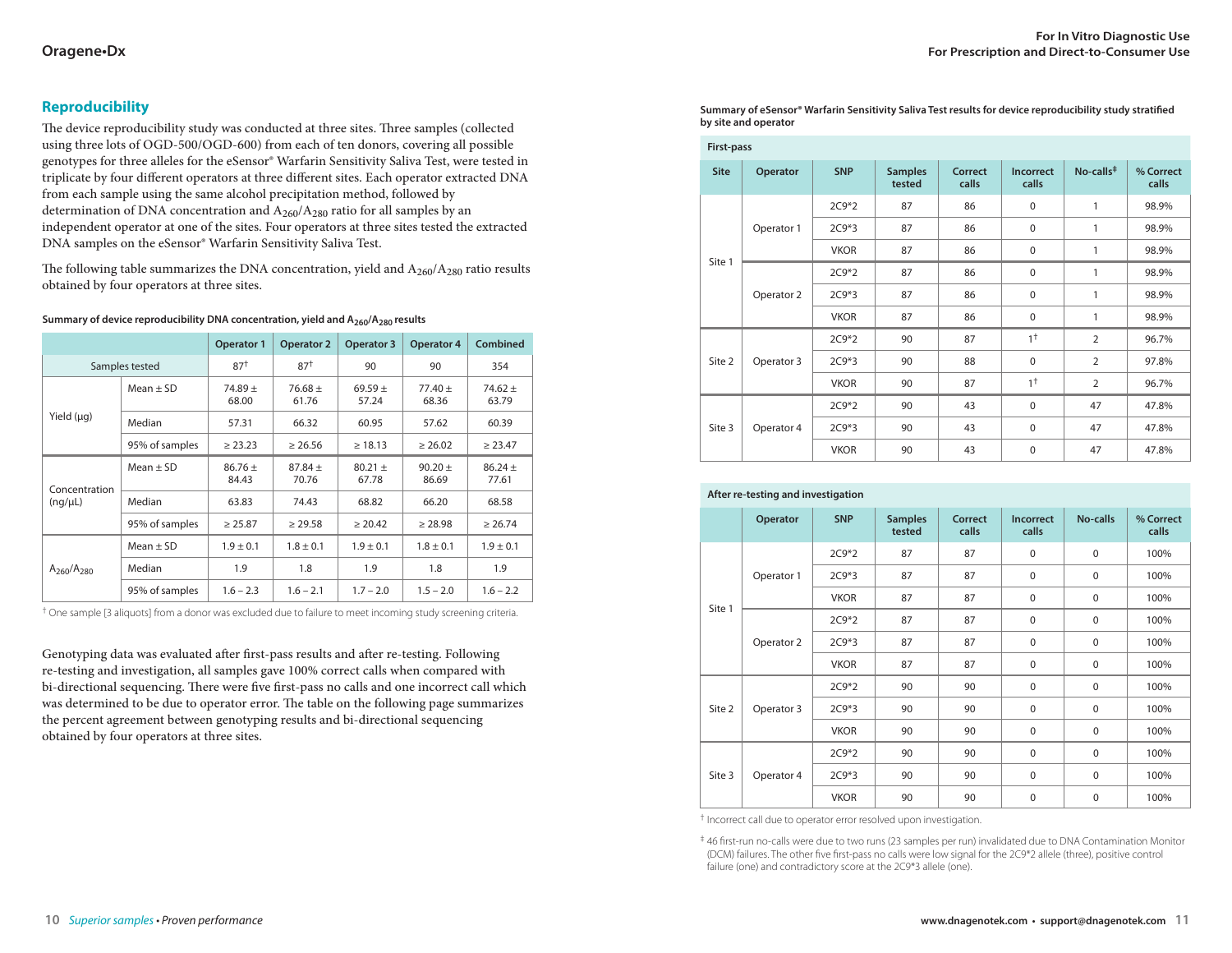## **Sample stability**

Thirty (30) donors each self-collected four saliva samples using Oragene•Dx format OGD-500/OGD-600 for a total of 120 samples. Samples were stored at room temperature (RT),  $6^{\circ}$ C ±  $4^{\circ}$ C or -20 $^{\circ}$ C ± 5 $^{\circ}$ C for 12 months, or at 50 $^{\circ}$ C ± 5 $^{\circ}$ C for 3 months. At the study time-point, DNA was extracted and analyzed for yield and  $A_{260}/A_{280}$  ratio. Samples stored at room temperature were analyzed for microbial content using a real-time PCR-based assay. A sub-population of samples (188 OGD-500/OGD-600 samples across all time-points) was tested on the eSensor® Warfarin Sensitivity Saliva Test.

#### **Summary of post-collection (sample) stability study results**

|  |                     | <b>Temperature</b>      | -20°C $\pm$ 5°C | $6^{\circ}$ C $\pm$ 4 $^{\circ}$ C | <b>RT</b> | $50^{\circ}$ C $\pm$ 5°C | Freeze $(-20^{\circ}C)/$ |
|--|---------------------|-------------------------|-----------------|------------------------------------|-----------|--------------------------|--------------------------|
|  | Time (months)       | 12                      | 12              | 12                                 |           | thaw $(50^{\circ}C)$     |                          |
|  | OGD-500/<br>OGD-600 | Yield                   |                 |                                    |           |                          |                          |
|  |                     | $A_{260}/A_{280}$ ratio |                 |                                    |           |                          |                          |

 $\bullet$  Samples meet acceptance criteria (yield ≥ 10 ng, A<sub>260</sub>/A<sub>280</sub> ratio 1.2 – 2.3).

#### **Summary of eSensor® Warfarin Sensitivity Saliva Test results for sample stability study**

| <b>First-pass</b>   |                          |                      |                 |          |                    |
|---------------------|--------------------------|----------------------|-----------------|----------|--------------------|
| <b>Format</b>       | <b>Samples</b><br>tested | <b>Correct calls</b> | Incorrect calls | No-calls | % Correct<br>calls |
| OGD-500/<br>OGD-600 | 188                      | 183                  |                 | 4        | 97.3%              |

#### **After re-testing**

| Format              | <b>Samples</b><br>tested | <b>Correct calls</b> | Incorrect calls | No-calls | % Correct<br>calls |
|---------------------|--------------------------|----------------------|-----------------|----------|--------------------|
| OGD-500/<br>OGD-600 | 188                      | 187                  | 11              |          | 99.5%              |

† After incorrect call investigation it was determined that there was a sample contamination due to user error during purification.

## **Microbial content of samples stored at room temperature for 12 months**

Samples stored at room temperature for 12 months exhibited no significant change in microbial content.

|                     | OGD-500/OGD-600 | <b>Baseline</b>   | 12 months         |
|---------------------|-----------------|-------------------|-------------------|
| Samples tested      |                 | 29 <sup>‡</sup>   | 29 <sup>‡</sup>   |
| % Microbial content | $Mean + SD$     | $7.3\% \pm 5.5\%$ | $7.9\% \pm 5.5\%$ |
|                     | Median          | 6.0%              | 5.9%              |
|                     | Min, Max        | 0.6%, 22.1%       | 1.6%, 24.8%       |
|                     | p-value         | 0.72              |                   |

‡ Insufficient sample obtained from 1 donor.

## **Medical device symbol chart**

| Consult package insert                |
|---------------------------------------|
| Collect saliva by (Use by)            |
| In vitro diagnostic medical device    |
| Catalog number                        |
| <b>CE</b> Marking                     |
| Caution, consult instructions for use |
| Storage instructions                  |
| Authorized Representative             |
| Manufacturer                          |
| Lot number                            |
|                                       |

## **Patent information**

Patent (www.dnagenotek.com/legalnotices)